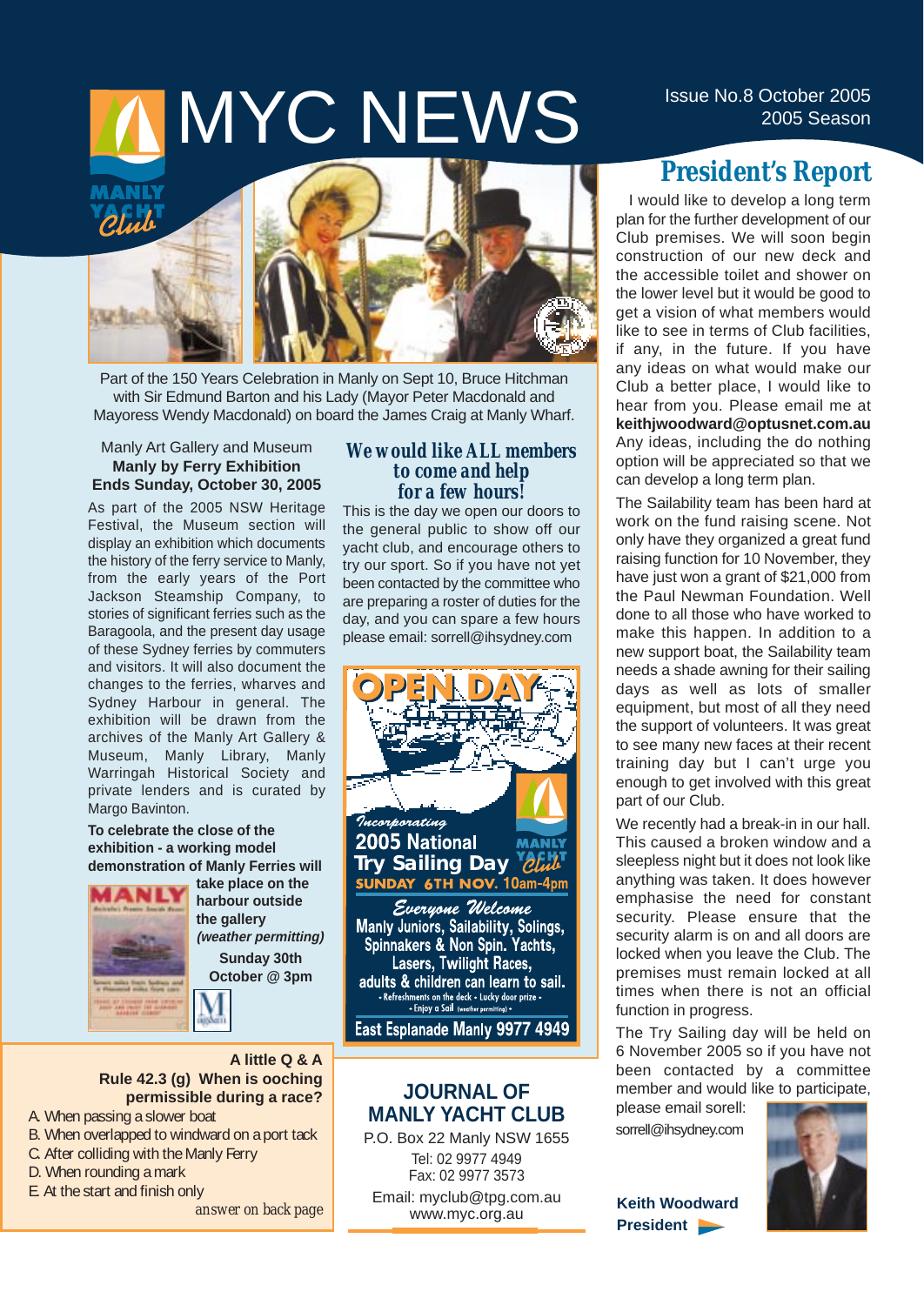*10th Sept, R to L , Malcolm Murray, Peter Hamilton with some happy sailers, the end of the day fleet at MYC and Sailabilty members with Jill Hamiliton on the information table at Manly Cove.* 



*MAPS sailing day on 21 September, showing volunteer (two hats) Malcolm Murray and Jenny enjoying a sail and joke.... Where did Jenny's hat go?*

ailability Manly is a part of Sailability NSW Inc, which in turn is part of the worldwide Sailability organisation.

Our principal aim is to facilitate sailing for people with disabilities, on what is acknowledged as one of the most spectacular waterways in the world. We sail from Manly Yacht Club, East Esplanade, Manly, and use the expanses of Manly Cove and North Harbour, part of magnificent Sydney Harbour.

Browse through our website to learn how we can help you or your relative/friend with a disability to enjoy a new challenge. And we, re always looking for sponsors and volunteers to assist us too.

The Access sailing dinghies virtually cannot sink, because of built-in buoyancy, or tip over because of their removable weighted centre-boards. We always have an experienced sailor in each boat with our guest sailors, and everyone wears an approved buoyancy vest. Because these sailing boats are specifically built for sailors with disabilities, the controls are located immediately in front of the sailor and are operated from a seated position.

We invite you to come and try something new...

### **You can contact Bob:**

**9983 9057** for more details or go to our website:

**www.manlysailability.com.au Bob Ronai** Public Relations Officer

**10TH SEPTEMBER** was a very busy day for Sailability. In the morning, we ran our training course for new volunteers. 30 people arrived, not all new to the group, but all very keen to learn the ins and outs of pontoon protocol, how to use the hoist and radio, how to help in the rescue boat,





and how to rig an Access Dinghy. After the training session, everyone who wanted to sail was able to do so while we prepared lunch.

At this stage, the next part of the day commenced. We were participating in Manly Wharf and the Corso's 150th Birthday Celebrations in the form of a Public Relations event on the beach at East Esplanade, and taking members of the public for a sail. We had great success with this, taking 36 people for a sail before we closed reluctantly.

Our first real sail of the season was Wednesday, 21st September, when we took our MAPS group for a sail, and welcomed a new sailor, Annette.

Following up to this on Saturday, 24th September, we took a small group sailing, and were able to give lots of practice to our new volunteers.

The next Saturday was our Safety Boat Crew Training Day. We are extremely grateful to Malcolm Murray, who put new members of the Safety Boat Crew through their paces in checking equipment, towing boats, rescues from the water, and watching dolphins. **Eli Demeny - 99762747** 



### *A Fun.....Fund Raising Dinner/Dance*

### ACCESSIBILITY FOR MANLY SAILABILITY

When: **Thursday 10th November 2005** Time: **7.00pm for 7.30pm**

Where: **Manly Yacht Club**

Dress: **Smart casual**

Cost: **\$75.00** per person

*Includes nibbles on arrival, dinner with wine/drinks and dancing Do your "level best" to win the bidding in our spectacular Auction*

**Celebrity Guest Speakers:** businessman, community leader and family man

 $\lambda$ 

Please mail this portion (or print form from MYC web page: www.myc.org.au) with your cheque to: Eli Demeny, Secretary, 16/1 Addison Rd, Manly NSW 2095 or if you can't attend but would like to make a donation to assist.

| l'd like □ tickets please                   |
|---------------------------------------------|
|                                             |
|                                             |
|                                             |
|                                             |
| My Cheque for \$                            |
| made out to "Sailability Manly" is attached |

Sir James Hardy **Admiral "Rusty" Stern (Retired)** sportsman, wine maker, raconteur, sportsman, wine maker, raconteur, and the mass of the Western Fleet, sports and family man and the Messines of Nulle and Fleet, and the Messines of Nulle and family man and the Western Fle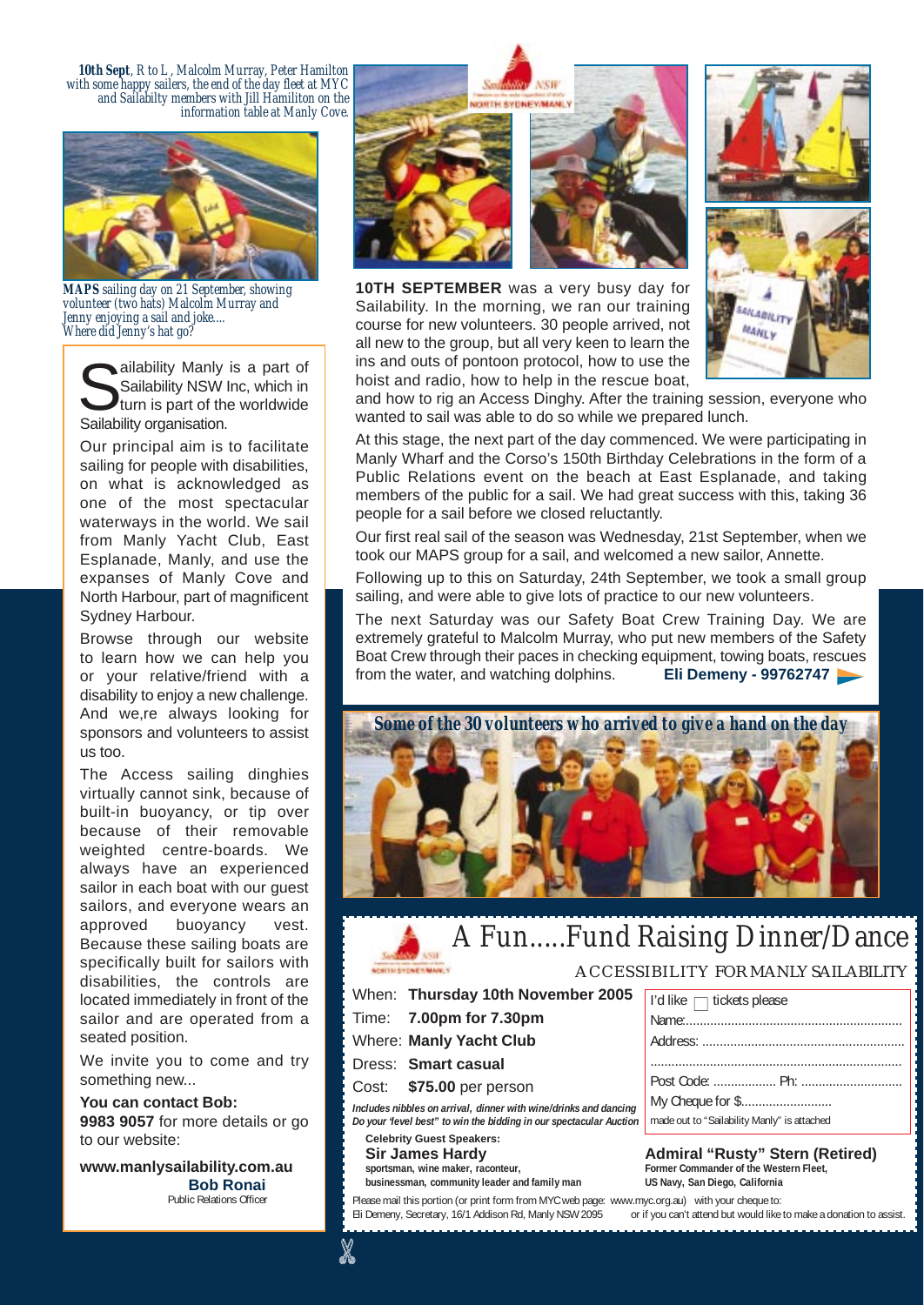### *Don't let Summer pass you by get into Twilight Sailing.*

**3** Friday nights left before the start of the Twilights (**November 11th**)

If you have not yet put in your entry form, then don't delay any further get your entry in now!

The official handicapper (see MYC results page) Graham Radford needs time to run all the many calculations through the computer to get your starting time.

Remember prizes of Ryan Wines are awarded back at the club after each race, you have to be there to collect - or else the boat behind you walks away with your prize! Dinner will be available on the MYC deck after each race, so no need to worry about finding something to eat after the race organise to meet your family and friends on the deck at the MYC.



WWW.ETANWINEZ.COM.AB

roud sponsors of this year's Twilight racing series **RYAN WINES** are from The Ryan Family's Broke Fordwich vineyards in the Hunter Valley. This association with Manly Yacht Club sees the familys long standing heritage in Manly continue - Winemaker Matthew Ryan stems from a long line of Sydney hoteliers including KG Ryan and Harry Ryan, who ran local hotels their entire lives. Cousin Ross Ryan still runs the Steyne.

Designed as easy-drinking styles our Ryan Free Run Chardonnay and Single Vineyard Cabernets are ideal Summer wines while the Hunter Semillon from our premium Broke Estate range is the perfect partner for seafood.

Order forms with special rates for members in this issue, or visit the Ryan's cellar door on Broke Estate Vineyard, Broke Rd Broke, Hunter Valley www.ryanwines.com.au

### *6pm Twilight Time*



**SAILING DETAILS:**  Web page: www.myc.org.au **Contact Steve Teudt 9907 9111** 

### *A special thank you to you all!*

So many people rolled up their sleeves and made a special effort to make sure yesterday's fund raiser for the SYDNEY BREAST CANCER FOUNDATION was a success and in my stage fright up at the presentations I forgot to thank these people for their wonderful work! So here it goes!

Peter, Joe, Richard & Graham Thank you for being out there in ferocious conditions making sure we all came back safe and sound.

Maz & Graham - Thank for the stunning burgees, designing and admin - the raffle and of course the handicaps!

Gabrielle - Thank you for your ideas, helping to smooze the local restaurant scene to drum up sponsorship and organizing the BBQ food.

Shear Magic crew, Jill and Howard ... Thank you for working the shop.

Steve, Ian, David & Jill - Thank you for the impromptu and fabulous work with the BBQ tongs and in the cleanup afterwards.

Jim - Thank you for allowing us to incorporate the event into the CC/FL & helping us thru the presentations.

Margo - Thank you for your wonderful work in ensuring the bar is always a success.

Robyn - Thank you for the pink sash on the club, organising the MYC Office and helping with the burgees and raffle envelopes.

Christabel - Thank you for helping us count and organize the raffle monies and finances and in the cleanup afterwards.

**THANK YOU TO THE SPONSORS OF THE PRIZES \$150 voucher - Cove Seafood Restaurant,** 

**\$100 - voucher Manly Pier Pavilion, Lunch for 2 - whitewater Breakfast for 2 - Calacoci Eatery**





Thank you to anyone else I forgot!! Boy, everybody pitches in to help at the MYC, we really do have a superb team! Thanx to you all! I'm in awe! **Dee**

**MYC should also include a really big thank you to our energetic Sailing Committee Secretary.**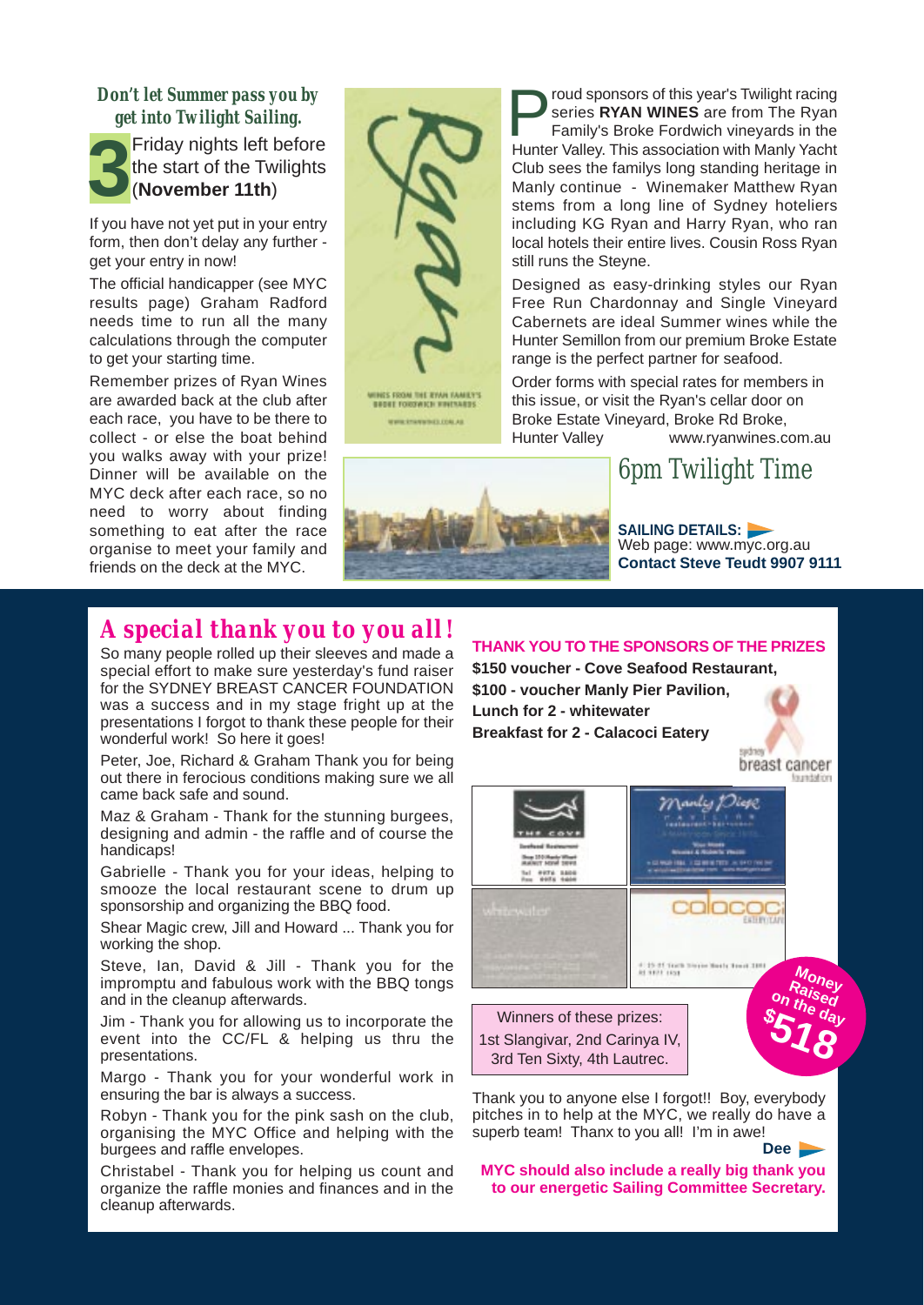## retail order form



WINES FROM THE RYAN FAMILY'S<br>BROKE FORDWICH VINEYARDS

WWW.RYANWINES.COM.AU

| Payment Method                                               |                                                                                                                                     |  |
|--------------------------------------------------------------|-------------------------------------------------------------------------------------------------------------------------------------|--|
| $\Box$ Visa $\Box$ Mastercard $\Box$ Amex                    | Other                                                                                                                               |  |
| Card Number:                                                 |                                                                                                                                     |  |
|                                                              | Name on Card:  Expiry Date:                                                                                                         |  |
| <b>Email orders to:</b><br>Fax orders to:<br>Post orders to: | tinaryan@ryanwines.com.au<br>612 65745199 Phone: 612 65745188<br>Ryan Family Wines Broke Estate Vineyard<br>Broke Rd Broke NSW 2330 |  |

| <b>WINE</b>                            | <b>DESCRIPTION</b>                                                                       | <b>RRP</b> | <b>CASE</b><br><b>PRICE</b>    | <b>QTY</b> | <b>TOTAL</b> |
|----------------------------------------|------------------------------------------------------------------------------------------|------------|--------------------------------|------------|--------------|
| Ryan 2001 Free Run Chardonnay          | An easy drinking style, fresh and<br>fruity with melon and citrus flavours               | \$14.50    | \$144<br>@\$13.50<br>bottle    |            |              |
| Ryan 2001 Single Vineyard<br>Cabernet  | A smooth red. Ripe plum and<br>herbaceous characters                                     | \$14.50    | \$156<br>@\$13.50<br>bottle    |            |              |
| Broke Estate 2001 Semillon             | A lean drinkable style, citrus<br>and honey with a hint of body                          | \$22.00    | \$120/6 box<br>@ \$20 bottle   |            |              |
| Broke Estate 2000 Chardonnay           | A big buttery style with Luscious<br>and toasted oak flavours                            | \$28       | \$150/6 box<br>$@$ \$25 bottle |            |              |
| Broke Estate 2003 Cabernet             | A benchmark Hunter Cabernet<br>Ripe cherry, cigar box and vanilla                        | \$32.50    | \$180/6 box<br>@\$30 bottle    |            |              |
| Broke Estate 2000<br>Lacrima Angelorum | A luscious sticky. Flavours of<br>poached peach and honey nectar<br>with a crisp finish. | \$28       | \$150/6 box<br>$@$ \$25 bottle |            |              |
|                                        |                                                                                          |            | TOTAL                          |            | \$           |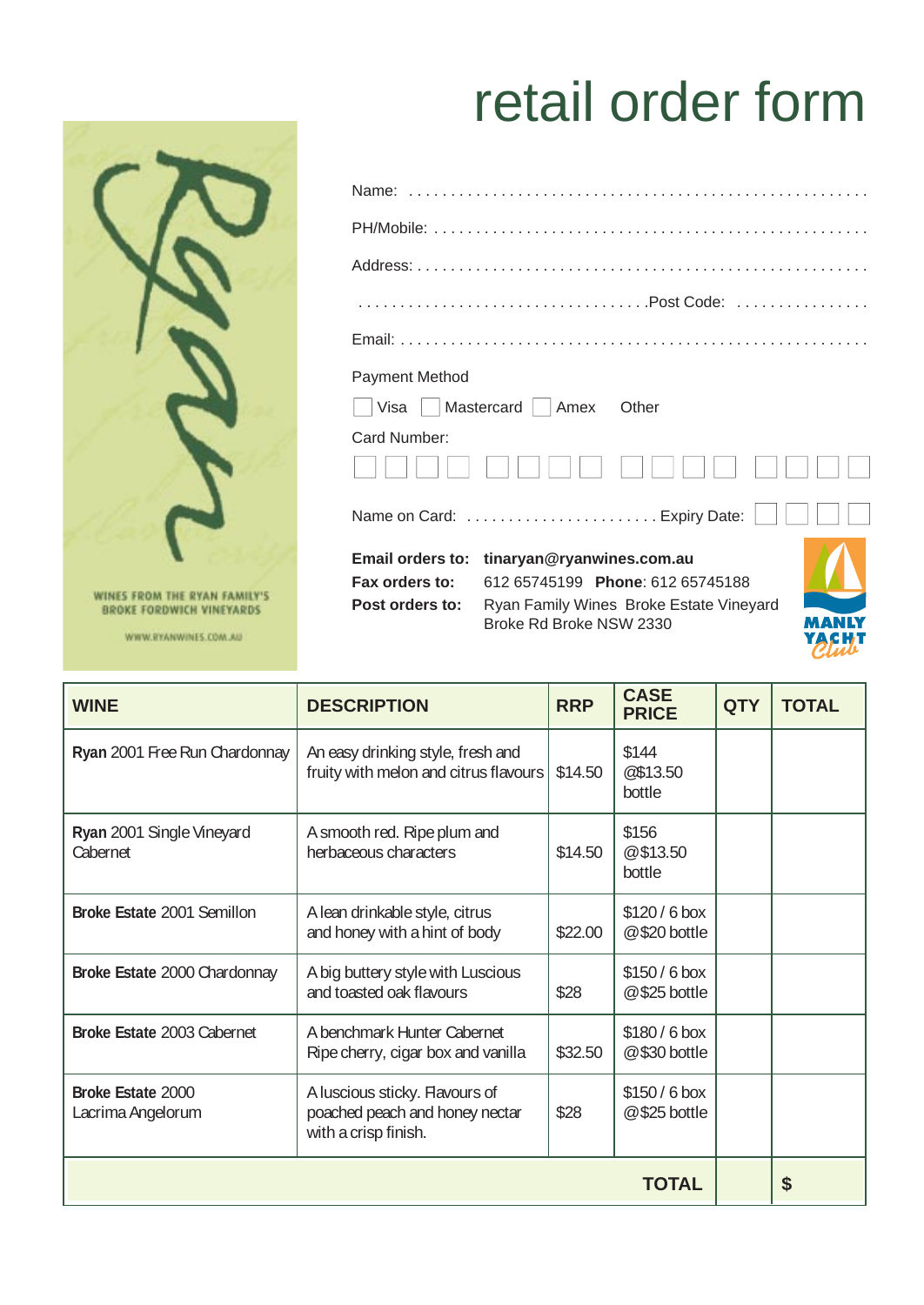

S I am Acting Commodore<br>
until Brian returns from his<br>
Prise usually contributes to the until Brian returns from his Brian usually contributes to the newsletter, I suppose I'd better get on with it!

Over the years the sailing committee has discussed some interesting matters over a whole range of topics and the last meeting was no exception. In the litigious society in which we find ourselves these days our Equipment Compliance Officers have become a little more wary.

In previous years the club's Safety Officer; now renamed Equipment Compliance Officer; has rounded up willing assistants and sent them into the field on the day of inspection to check over boats.

This year, Yachting NSW has imposed an Accreditation Program for Equipment Compliance Officers to assist owners in carrying out equipment compliance inspections on their craft. Nine members of our Club completed the accreditation process held at Manly Yacht Club which was presented by Bill Allen and Garry Astill from Yachting NSW. These newly appointed Equipment Compliance Officers are guided by the Racing Rules of Sailing; Yachting Australia's Special Regulations and the NSW Maritime Authority. These Regulations allow a boat to be inspected at any time and any number of times. If our officers are accredited; are sensible, and responsible with their inspections, then there is almost no risk of litigation to the Club.

Time spent by an owner on inspection day is multiplied by the number of yachts an Equipment Compliance Officer spends inspecting, so it is always greatly appreciated when owners have prepared their yachts; completed in duplicate and returned appropriate forms to MYC; laid out equipment and assisted in carrying out the inspection in an orderly manner.

Although it may seem a tedious task for each boat owner to comply with the equipment requirements, it is none the less a requirement of Yachting Australia, Yachting NSW and Manly Yacht Club if a yacht wants to race with this Club or with any YA affiliated club.



On another note, it's great to see the number of yachts back in the Club Championship and Flotta Lauro fleets. The BBQ welcoming new members, and old, to the start of the new season appeared, to me at least, to be a great hit and hopefully we have made a few more friends; found more crew to utilise and welcomed new members with boats looking for crew. Thank you Gabrielle (and all your helpers) for the steak sandwiches … yum! Weather for the Cumberland Cup and the first offshore race were also "spot on". . and I'm told our unofficial cruising division had a great weekend following the race.

Thanks to Gabrielle, Deanna, Graham, and all the other helpers, for organising the Sail 4 Breast Cancer day in conjunction with the second Club Championship/Flotta Lauro. It was a great success.

Now Brian, please come home soon …

### **POSTCARDS FROM THE COMMODORE**

Our Commodore has been having far too much fun for my liking.

Postcards are beginning to trickle …numbered no less! Brian and Jenny's generous hospitality to overseas relatives has paid off and as Brian writes "…you won't recognise the fat man in tartan trews…", this presumably caused by much consumption of bacon and eggs, haggis and…just one more whisky.

Tales from the Scottish Borders; Skye and the Outer Hebridies; Harry Potter land; stream trains; sailing; hiking and lots more await us when he returns. **Maz**



## *Melody In Good Tune!*

New Members Scott Freeman and Jazmin Barrantes (**first time** skipper) with crew having a great first day out on Melody, coming home in 4th place in Race 1. CUMBERLAND CUP Charter Yachts Series.

Watch out for another new member Lee McIntyre skippering Melody in the Flotta Lauro. (below chatting to Colin & Jim)



*A well deserved tea break!*  The working bee held last month saw a small group with the regular members, Jim, Colin, Chris, David, Maz and great to see 3 new members turn up, Lee McIntre, Geoff Conway, Dragon boat member Craig thank you guys, lets hope we have a bigger turn out for Sat 5th for a few hours in the morning. (that's the day before Open Day on Sunday the 6th Nov)

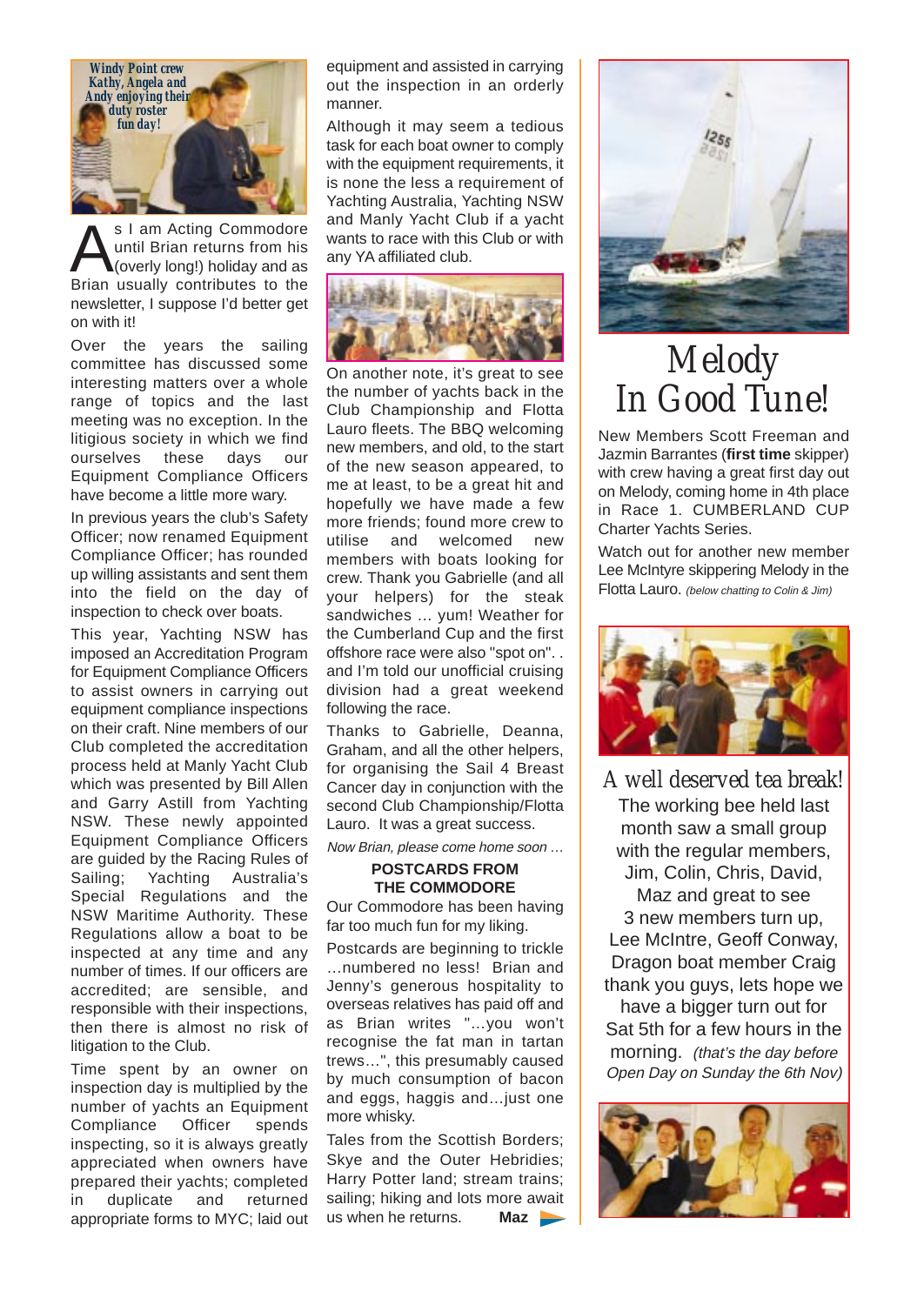

|                |             | RACE 1 [25/09/2005] MYC CUMBERLAND CUP CHARTER YACHTS 2005-2006 |             |       |                |       |                                |                    |                | Division 1 Keel TOT HC Place |                |
|----------------|-------------|-----------------------------------------------------------------|-------------|-------|----------------|-------|--------------------------------|--------------------|----------------|------------------------------|----------------|
| Sail No        |             | <b>Boat Name</b>                                                | Elapsed AHC |       | HC Cor'd T CHC |       | Skipper                        | Class              |                | <b>Score Fin Tim</b>         | <b>ETOrd</b>   |
| 1              | 6776        | D/ W/WAVES 2:02:15                                              |             | 1.077 | 2:11:40        | 1.098 | J Thomas                       | BeneteauFirst407 1 |                | 15:07:15                     | 1              |
| $\mathfrak{p}$ | 2090        | <b>MORNA</b>                                                    | 2:21:25     | 0.975 | 2:17:53        | 0.982 | G Zyner                        | Cavalier 35 2      |                | 15:26:25                     | 5              |
| 3              |             | MYC375 OUT THERE                                                | 2:19:27     | 1     | 2:19:27        | 1.004 | G James                        | Cavalier 375 3     |                | 15:24:27                     | 4              |
| 4              | 1255        | MFI ODY                                                         | 2:58:10     | 0.785 | 2:19:52        | 0.788 | J Barrantes                    | SwansonDart        | $\overline{4}$ | 16:03:10                     | 15             |
| 5              | MYC32       | PACIFIC BRFF7F                                                  | 2:16:53     | 1.03  | 2:20:59        | 1.032 | B Hitchman Farr11.6            |                    | 5              | 15:21:53                     | 3              |
| 6              | 1152        | <b>BOKARRA</b>                                                  | 2:59:43     | 0.785 | 2:21:05        | 0.786 | C Cameron                      | Santana22          | 6              | 16:04:43                     | 16             |
| $\overline{7}$ | 3683        | <b>RATTY</b>                                                    | 2:50:01     | 0.834 | 2:21:48        | 0.834 | I Dennewald Northshore27       |                    | $\overline{7}$ | 15:55:01                     | 12             |
| 8              | KA8         | J-CURVE                                                         | 2:50:01     | 0.835 | 2:21:58        | 0.835 | J Morrison                     | .124               | 8              | 15:55:01                     | 12             |
| 9              | 903         | <b>APRES MOTH</b>                                               | 2:56:49     | 0.805 | 2:22:20        | 0.804 | <b>B</b> Miflin                | Contessa           | 9              | 16:01:49                     | 14             |
| 10             | M366        | <b>WINDY POINT</b>                                              | 2:27:20     | 0.97  | 2:22:55        | 0.968 | K Brown                        | Adams8             | 10             | 15:32:20                     | $\overline{7}$ |
| 11             | 4332        | SOMEPLACE ELSE 3:08:06                                          |             | 0.768 | 2:24:28        | 0.764 | N Maley                        | Cavalier26         | 11             | 16:13:06                     | 17             |
| 12             | AUS32       | <b>AVANTI</b>                                                   | 2:37:10     | 0.921 | 2:24:45        | 0.916 | C Shead                        | Soling             | 12             | 15:42:10                     | 10             |
| 13             | MYC1        | <b>AUSSIE RULES</b>                                             | 2:51:23     | 0.845 | 2:24:49        | 0.841 | G Scott                        | Cavalier975 13     |                | 15:56:23                     | 13             |
| 14             | <b>WP69</b> | SHEAR MAGIC                                                     | 2:25:53     | 0.995 | 2:25:09        | 0.989 | R Steffens                     | Adams10            | 14             | 15:30:53                     | 6              |
| 15             | 127         | <b>CARINYA IV</b>                                               | 2:37:00     | 0.93  | 2:26:01        | 0.923 | J Nixon                        | Carmen             | 15             | 15:42:00                     | 9              |
| 16             | <b>KA16</b> | <b>PAM</b>                                                      | 2:28:09     | 0.988 | 2:26:22        | 0.98  | P McDonald International5.5 16 |                    |                | 15:33:09                     | 8              |
| 17             | <b>MH22</b> | CAPE FEAR                                                       | 2:14:53     | 1.099 | 2:28:14        | 1.087 | K Boxhall                      | Cape35             | 17             | 15:19:53                     | $\overline{2}$ |
| 18             | MYC6        | <b>AIDA</b>                                                     | 2:48:27     | 0.887 | 2:29:25        | 0.876 | <b>B</b> Spence                | S80                | 18             | 15:53:27                     | 11             |
| <b>DNC</b>     | 929         | SOJOURN                                                         |             | 0.825 |                |       | H Hooper                       | Catalina32         | 28             |                              | <b>DNC</b>     |
| DNC.           | 983         | PACIFICA                                                        |             | 0.821 |                |       | C Rogers                       | Catalina30         | 28             |                              | <b>DNC</b>     |
| <b>DNC</b>     | 1236        | <b>LOCAL HERO</b>                                               |             | 1.103 |                |       | P Moselv                       | Sydney36           | 28             |                              | <b>DNC</b>     |
| DNC.           | 6747        | HAPHA7ARD                                                       |             | 0.825 |                |       | J Webber                       | Moody31            | 28             |                              | <b>DNC</b>     |
| DNC.           | AUS1161     | AUS1161                                                         |             | 1.035 |                |       | <b>B</b> Davis                 | <b>Ftchells</b>    | 28             |                              | <b>DNC</b>     |
| DNC.           |             | MYC33 LAUTREC                                                   |             | 0.85  |                |       | H Ebling                       | Passage33          | 28             |                              | <b>DNC</b>     |
| <b>DNC</b>     |             | MYC200 SLIPSTREAM                                               |             | 0.919 |                |       | J Legoux                       | Sigma36            | 28             |                              | <b>DNC</b>     |
| <b>DNC</b>     |             | MYC820 GOOD INTENT                                              |             | 0.825 |                |       | P Bennell                      | Clansman           | 28             |                              | <b>DNC</b>     |
| <b>DNF</b>     | A73         | TOP ODDS                                                        |             | 0.785 |                |       | D Busvine                      | Northshore27 20    |                |                              | <b>DNF</b>     |

|                | MYC OFFSHORE RACING 2005-2006 |                                                                                  |  |  |                   | <b>RESULTS - OFFSHORE RACE 1 - MANLY to PITTWATER</b> |     |                       |          |                |
|----------------|-------------------------------|----------------------------------------------------------------------------------|--|--|-------------------|-------------------------------------------------------|-----|-----------------------|----------|----------------|
|                | Date: 01/10/2005              |                                                                                  |  |  | Start Time: 11:20 |                                                       |     |                       |          |                |
|                |                               | Place Sail No Boat Name                                                          |  |  |                   | Elapsed AHC Skipper Class                             |     | Score Fin/Time C/Time |          | ET Ord         |
| 11             |                               | MYC10 PENSIVE  04:21:50  1.020  B Davis  NSX  38  1.0                            |  |  |                   |                                                       |     | 15:41:50 04:27:04     |          | $\overline{2}$ |
| $\overline{2}$ |                               | 2090 MORNA  04:46:26  0.963  G Zyner  Cavalier  35  2.0  16:06:26  04:35:50      |  |  |                   |                                                       |     |                       |          | $\overline{4}$ |
| $\mathsf{L}$ 3 |                               | 6776 D/W/WAVES 04:19:04 1.085 J Thomas Beneteau First 40.7 3.0 15:39:04 04:41:50 |  |  |                   |                                                       |     |                       |          | $\overline{1}$ |
| $\overline{4}$ |                               | MYC32 PACIFIC BREEZE 04:40:42 1.005 I Fitzgerald Farr 11.6 4.0 16:00:42 04:42:06 |  |  |                   |                                                       |     |                       |          | - 3            |
| $\mathsf{L}5$  |                               | MYC375 OUT THERE  04:49:57  0.986  G James  Cavalier  375                        |  |  |                   |                                                       |     | 5.0 16:09:57          | 04:45:53 | 5              |
| I 6            |                               | 127 CARINYA IV 05:56:00 0.875 J Nixon Carmen Class                               |  |  |                   |                                                       | 6.0 | 17:16:00              | 05:11:30 | 6              |

| Place Sail No Boat Name Elapsed AHC HC Cor'd T CHC Skipper Class Score Fin Tim ETOrd<br>MYC375 OUT THERE 01:39:55 0.970 01:36:55 0.985 G James Cavalier375 1.0 14:54:55<br>4<br>$\mathfrak{D}$<br>WP69 SHEAR MAGIC 01:41:51 0.995 01:41:20 0.999 R Steffens Adams10 2.0 14:56:51<br>5<br>3<br>MORNA  01:45:04  0.975  01:42:26  0.976  G Zyner  Cavalier35  3.0  15:00:04<br>2090<br>$\overline{7}$<br>AUS1161 AUS1161  01:39:31  1.035  01:43:00  1.035  B Davis  Etchells  4.0<br>14:54:31<br>-3<br>4<br>AUS166 SLANGIVAR 01:44:36 0.987 01:43:14 0.986 S Lambie Soling 5.0 14:59:36<br>5<br>6<br>01:46:18 0.991 01:45:21 0.986 PMcDonald International5.5 6.0 15:01:18<br><b>PAM</b><br>8<br>KA16<br>6<br>TFN SIXTY<br>01:49:36 0.977 01:47:05 0.968 P Vidler Radford 10.6 7.0<br>15:04:36<br>1060<br>9<br>01:37:47 1.099 01:47:28  1.087 K Boxhall Cape 35  8.0  14:52:47<br>MH <sub>22</sub><br>CAPF FFAR |  | RACE 1 [11/09/2005] MYC Club Championship - CC1 2005-2006 |  |  |  | Division 1 Keel TOT HC results |  |
|----------------------------------------------------------------------------------------------------------------------------------------------------------------------------------------------------------------------------------------------------------------------------------------------------------------------------------------------------------------------------------------------------------------------------------------------------------------------------------------------------------------------------------------------------------------------------------------------------------------------------------------------------------------------------------------------------------------------------------------------------------------------------------------------------------------------------------------------------------------------------------------------------------------|--|-----------------------------------------------------------|--|--|--|--------------------------------|--|
|                                                                                                                                                                                                                                                                                                                                                                                                                                                                                                                                                                                                                                                                                                                                                                                                                                                                                                                |  |                                                           |  |  |  |                                |  |
|                                                                                                                                                                                                                                                                                                                                                                                                                                                                                                                                                                                                                                                                                                                                                                                                                                                                                                                |  |                                                           |  |  |  |                                |  |
|                                                                                                                                                                                                                                                                                                                                                                                                                                                                                                                                                                                                                                                                                                                                                                                                                                                                                                                |  |                                                           |  |  |  |                                |  |
|                                                                                                                                                                                                                                                                                                                                                                                                                                                                                                                                                                                                                                                                                                                                                                                                                                                                                                                |  |                                                           |  |  |  |                                |  |
|                                                                                                                                                                                                                                                                                                                                                                                                                                                                                                                                                                                                                                                                                                                                                                                                                                                                                                                |  |                                                           |  |  |  |                                |  |
|                                                                                                                                                                                                                                                                                                                                                                                                                                                                                                                                                                                                                                                                                                                                                                                                                                                                                                                |  |                                                           |  |  |  |                                |  |
|                                                                                                                                                                                                                                                                                                                                                                                                                                                                                                                                                                                                                                                                                                                                                                                                                                                                                                                |  |                                                           |  |  |  |                                |  |
|                                                                                                                                                                                                                                                                                                                                                                                                                                                                                                                                                                                                                                                                                                                                                                                                                                                                                                                |  |                                                           |  |  |  |                                |  |
|                                                                                                                                                                                                                                                                                                                                                                                                                                                                                                                                                                                                                                                                                                                                                                                                                                                                                                                |  |                                                           |  |  |  |                                |  |
| LOCAL HERO 01:39:10 1.110 01:50:04 1.096 P Mosely Sydney36 9.0<br>14:54:10<br>1236<br>$\mathcal{D}$                                                                                                                                                                                                                                                                                                                                                                                                                                                                                                                                                                                                                                                                                                                                                                                                            |  |                                                           |  |  |  |                                |  |

| RACE 1 [11/09/2005] MYC Flotta Lauro - FL1 2005-2006 |      |                                                                             |  |       |                                           |  |                                       | Division 2 Keel TOT HC results |     |                     |                |
|------------------------------------------------------|------|-----------------------------------------------------------------------------|--|-------|-------------------------------------------|--|---------------------------------------|--------------------------------|-----|---------------------|----------------|
|                                                      |      | Place Sail No Boat Name Elapsed AHC HC Cor'd T CHC Skipper                  |  |       |                                           |  |                                       | Class                          |     | Score Fin Tim ETOrd |                |
|                                                      | 951  | FCI IPSF                                                                    |  |       | 01:56:56 0.835 01:37:38 0.843 B Howell    |  |                                       | Fndeavour <sub>24</sub>        | 1.0 | 15:01:56            | 6              |
| $\mathfrak{D}$                                       | M366 | WINDY POINT 01:32:00 1.090 01:40:17 1.093 K Brown                           |  |       |                                           |  |                                       | Adams8 2.0                     |     | 14:37:00            | $\overline{1}$ |
| 3                                                    |      | 127 CARINYA IV                                                              |  |       |                                           |  | 01:34:49 1.070 01:41:27 1.070 J Nixon | Carmen 3.0 14:39:49            |     |                     | $\overline{2}$ |
| 4                                                    | 3683 | <b>RATTY</b>                                                                |  |       | 01:49:24 0.940 01:42:50 0.937   Dennewald |  |                                       | Northshore27 4.0 14:54:24      |     |                     | 5              |
| 5                                                    |      | MYC202 ISAEA II   02:06:36 0.815 01:43:11  0.812 M Collis                   |  |       |                                           |  |                                       | Bluebird22 5.0 15:11:36        |     |                     | $\overline{7}$ |
| 6                                                    |      | MYC33 LAUTREC 01:48:47 0.984 01:47:03 0.972 H Ebling Passage33 6.0 14:53:47 |  |       |                                           |  |                                       |                                |     |                     | 4              |
| $\cdot$ 7                                            |      | MYC200 SLIPSTREAM 01:46:53 1.035 01:50:38 1.022 J Legoux                    |  |       |                                           |  |                                       | Sigma36 7.0 14:51:53           |     |                     | 3              |
| DNC.                                                 |      | 929 SOJOURN                                                                 |  | 0.914 |                                           |  |                                       | H Hooper Catalina32 12.0       |     |                     |                |
| DNC.                                                 | MYC6 | AIDA                                                                        |  | 1.000 |                                           |  |                                       | B Spence S80 12.0              |     |                     |                |
| <b>DNF</b>                                           |      | 4332 SOMEPLACE ELSE                                                         |  | 0.800 |                                           |  |                                       | N Maley Cavalier26 10.0        |     |                     |                |
| <b>DNS</b>                                           | 1255 | MEI ODY                                                                     |  | 0.885 |                                           |  |                                       | L McIntyre SwansonDart 10.0    |     |                     |                |



CARINYA IV - OFFSHORE RACE 1 - MANLY to PITTWATER *Dolphins& the Safety Boat Crew Training Day*

### **Attention, Attention Centreboard sailors**

The finish line for Sunday racing is now the same as the yachts finish line depending on what series is being raced. In short this means, if the Cumberland Cup or Whitworth summer trophy is being raced we will all finish on the club triangles (transit from orange triangle on the top deck and another at the end of the club pontoon, to be crossed on the Aquarium side of the ferry terminal)all other races are a laid finishing line.

As we wet bottom sailors are unable to carry our MYC handbooks onboard in the sheet pockets, try to remember to check on the finishing procedure before the race starts. I am sure a polite chat with the start boat crew will help solve the confusion on the day, but lets show those yachties that we at least know what is going on !! **Jules** 

### **Want Some Really Good Racing?**

### **SIGN UP FOR THE MYC MINI REGATTAS.**

What happens in a Mini Regatta? It's held on two separate days, each consisting of 3 races. These races are made up of straight up and down courses. The ideal distance is one nautical mile.

It's not so important if you can't get the length, because you just go up and down another time. The beauty of this event is you work straight up to windward and then have a great square spinnaker run down. That is if you decide to fly a kite at all, as this is both a spinnaker and non-spinnaker regatta.

If you haven't sailed this type of format before, you have missed out.

It's short, intense, a lot of fun and sorts the men out from the boys,\*. If you blow the first start, you can try again in the next race.

It can be pretty exciting if you get to the bottom mark unprepared for a kite drop and you haven't worked out your upwind tactics. Not to mention if you brought the kite in on the wrong side for the next set.

All is not lost however, as soon after the last boat finishes the gun goes off for the next race. This offers you an opportunity to give it another go.

If this kind of racing doesn't hone your skills, nothing will.

Some short up and down practice runs would be advisable in the days leading up to the races. The entry fee for one day is \$20.00 and \$40.00 for both days. See the Race Entry Form in this newsletter and on the MYC web for more details. By the way, we have some great sponsors and excellent prizes to be handed out at the BBQ afterwards.

If you find this all a bit daunting, there is probably a needlework exhibition on somewhere, or a lawn bowls championship you could watch on tele. If your keen to give it a go however, send in your Entry Form and keep the following dates open: **November 13th -**

Sort the Men out from the Boys Day # 1 **February 19th** -

Sort the Men out from the Boys Day # 2

*Windy Point*  See you on the water! Love - **Mad Dog** \* gender non-specific no insult intended

### **NEED GOOD CREW?**

The following people would love to help as crew on your boat. There is no order to the list below .

(Check membership before doing three races!)

| Dag Engstrom              | 9977 7620 | <b>Tony Broad</b>         | 9929 0406 |
|---------------------------|-----------|---------------------------|-----------|
| Anna Engstrom 9977 7620   |           | <b>Becky Sherriff</b>     | 9976 2856 |
| Alice Scoulding 9976 2640 |           | Simon Scoulding 9976 2640 |           |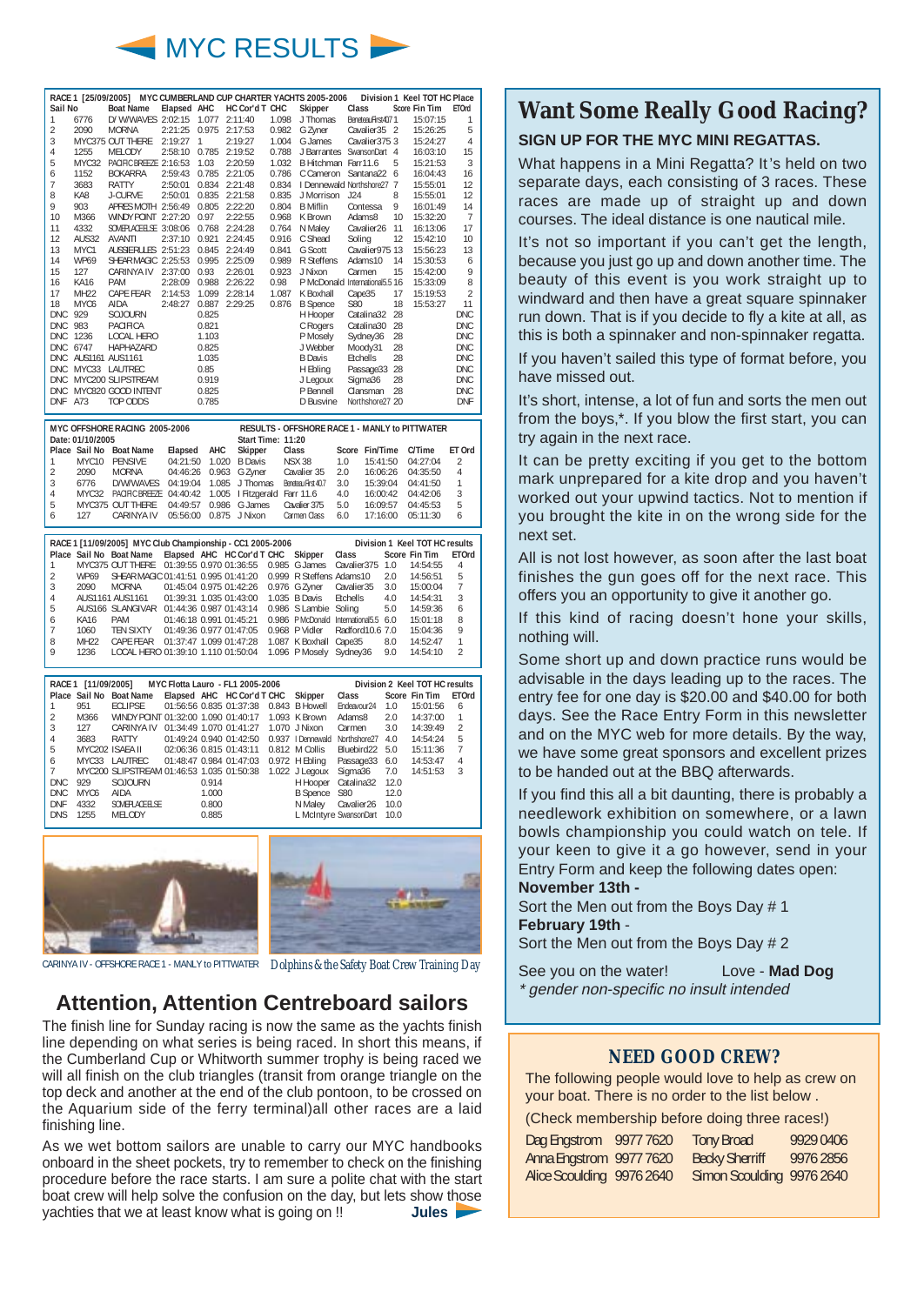## **Mini Regatta Race Entry 2005/2006**



(Race entries & fees are to be delivered to the MYC Office at least one day prior to racing)

East Esplanade, MANLY (foot of Wood Street) | East Shore, MANLY COVE | 27MHz – 94 | VHF – 72 P.O. Box 22, MANLY NSW 1655 | Ph 02 9977 4949 | Fax: 02 9977 3573 | Website: www.myc.org.au

| SERIES/RACE ENTRY NOMINATED HELM |  | MYA CLUB SPINNAKER FEE<br>the contract of the contract of the contract of the contract of the contract of the contract of the contract of |
|----------------------------------|--|-------------------------------------------------------------------------------------------------------------------------------------------|
|                                  |  |                                                                                                                                           |
|                                  |  |                                                                                                                                           |
|                                  |  |                                                                                                                                           |
|                                  |  |                                                                                                                                           |
|                                  |  |                                                                                                                                           |
|                                  |  |                                                                                                                                           |

| $(\sqrt{T}ick)$       | ,,,,,,,,,,,,,,,,,,,,,,,,,,,,, | . | -------------<br>$(\sqrt{T}ick)$ (incl GST) |         |
|-----------------------|-------------------------------|---|---------------------------------------------|---------|
| _ Mini Regatta Series |                               |   | - Yes                                       | \$35.00 |
|                       |                               |   |                                             | \$20.00 |

(Separate entry forms available at MYC Office/Website for all other individual race events)

**ATTACHED:** For the boat listed above, I/We have previously made available to the MYC Office **or** I/We have now attached to this entry form a current and valid copy of **both** an Equipment Compliance Certificate (CAT1-7) **and** a Certificate of Currency (Insurance Policy) incorporating Public Liability Insurance of a minimum \$10 million.

**NOMINATED HELM/CREW ELIGIBILITY**: The 'Nominated Helm' must be a YA and/or MYA Club member. Individual crew who sail in more than three (3) races in any one sailing season must be a YA and/or MYA Club member. It is the responsibility of the 'Nominated Helm' to ensure that all crew for each race comply with this prescription. **YA**=Yachting Australia. **MYA CLUB**=Member Club of a State/Territory Yachting Authority.

**RESPONSIBILITY**: All those taking part in any race understand that they do so at their own risk and responsibility. Manly Yacht Club and its respective officers, employees, volunteers, and members, accept no liability for any injury, loss, or damage that may be suffered by any competitor, prior to, during, or after any race.

**DECLARATION:** I/We agree to be bound by the Racing Rules of Sailing of the ISAF; the prescriptions/special regulations of the YA; the Notice of Race and the Sailing Instructions as published by the Manly Yacht Club; and all other rules that govern these races. I/We acknowledge that it is my/our sole responsibility to decide whether or not to start or continue any race.

|                                   | <b>PAYMENT METHOD</b> ( $\sqrt{T}$ Tick) __ CASH __ CHEQUE __ BANKCARD __ VISA __ MASTER CARD                                                                                                                                                                                               |
|-----------------------------------|---------------------------------------------------------------------------------------------------------------------------------------------------------------------------------------------------------------------------------------------------------------------------------------------|
| <b>Credit Card:</b>               |                                                                                                                                                                                                                                                                                             |
|                                   | (PLEASE PRINT CLEARLY)                                                                                                                                                                                                                                                                      |
|                                   |                                                                                                                                                                                                                                                                                             |
| By Mail:<br>By Fax:<br>In Person: | Manly Yacht Club, P.O Box 22, MANLY NSW 1655<br>02 9977 3573<br>East Esplanade, Manly (foot of Wood Street)<br>Office Hours (only on race days): 11:00-18:00 (Sundays) or 17:00-19:00 (Twilight Fridays)<br>Entries may also be left in downstairs mailbox at anytime (on lower entry door) |